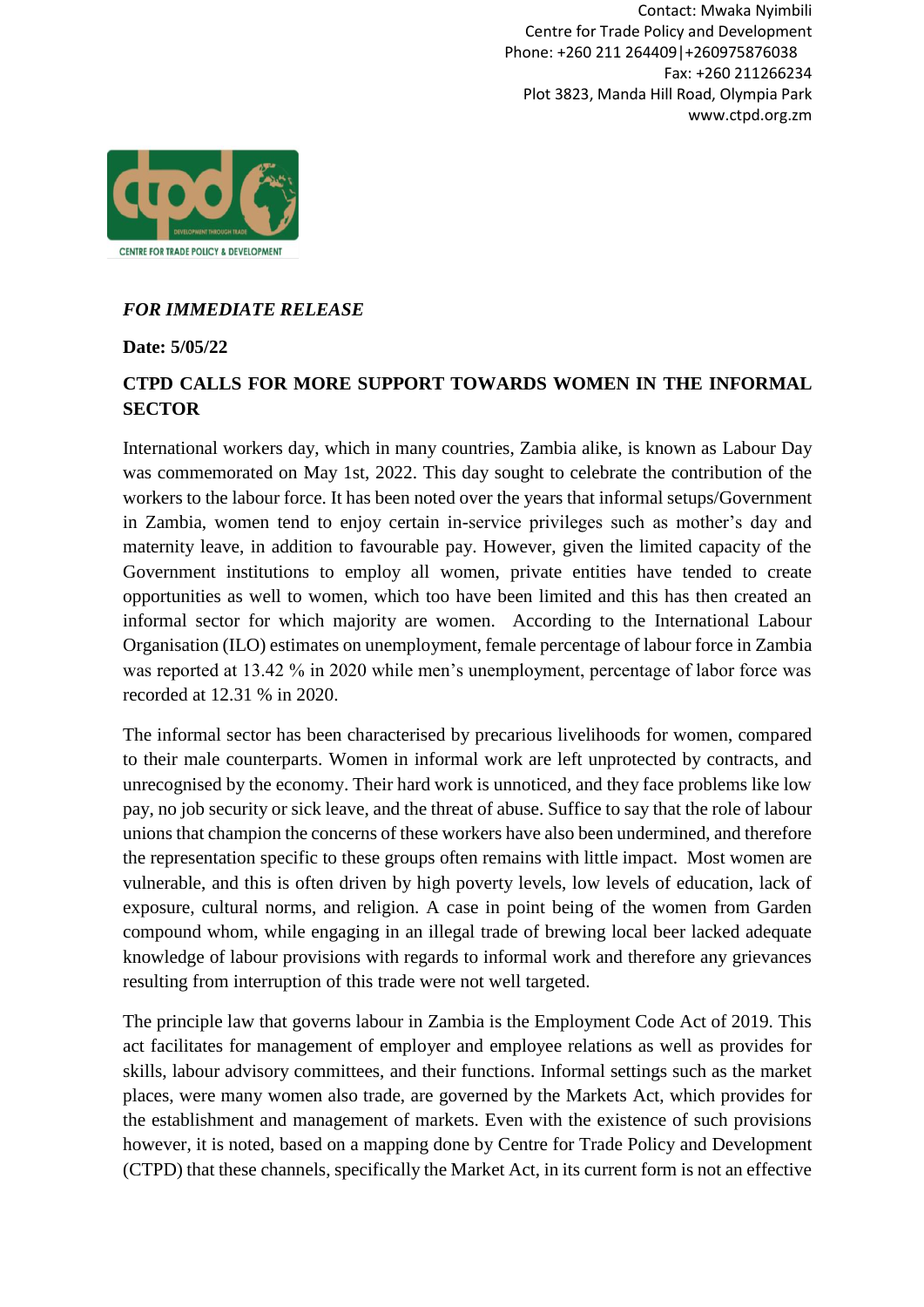Contact: Mwaka Nyimbili Centre for Trade Policy and Development Phone: +260 211 264409|+260975876038 Fax: +260 211266234 Plot 3823, Manda Hill Road, Olympia Park www.ctpd.org.zm

lobbying mechanism for of valuing of women's work. Added to this is that, mostly women fall victims to family property grabbing in cases where their male spouse dies. Women access to land ownership and property use is still a gender issue in most communities. Equal protection of property rights of both men and women is a requirement under international human rights law. Women access to property such as land is key to business development, the right to housing and business security, and freedom from forced evictions.

CTPD advances the following recommendations, so that even as contributions of workers are spoken of and recognised, women's work are not undervalued. First is that there be capacity building training in different business avenues, including business and finance, business skills, and farming skills (life skills) for women and men alike. There is need to create decent and conducive working environments through better policies. Political will, there remains an opportunity for the government to support and empower women.

Finally yet importantly is training and capacity building in associations, cooperatives, and unions and how these can be responsive to women's needs in informal settings.

## **Issued by:**

Natalie Kaunda (Mrs)

Programmes Coordinator

Centre for Trade Policy and Development (CTPD)

## Editor's Note

The Centre for Trade Policy and Development (CTPD) is a not- for –profit, membership based trade policy and development think tank. The organization was established in 1999 and existed as the civil society trade network (CSTNZ), until 2009 when it was rebranded as the Centre for Trade Policy and Development (CTPD).

The mandate of CTPD is to influence pro-poor trade and investment reforms at national, regional and multilateral levels as well as facilitate the participation of various stakeholders including member organizations in ensuring that trade is used as a tool for poverty eradication.

For more information you can Email:info@ctpd.org.zm. or Visit our web site [www.ctpd.org.zm] You can also follow our TWITTER Account -@CTPDZambia

Address: office Plot 3823, Manda Hill Road, Olympia Park ,